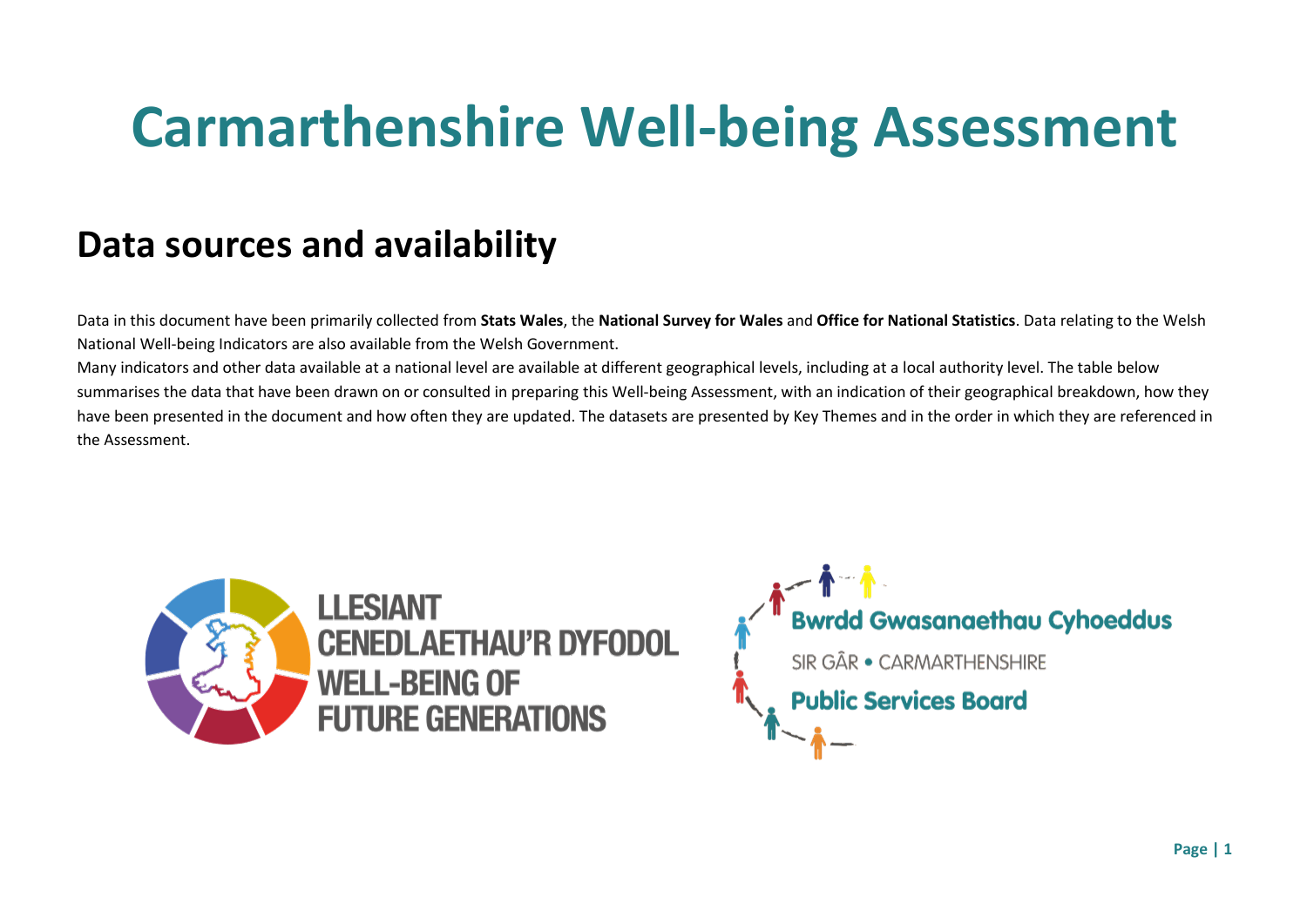## **Introduction – The Impact of COVID-19**

| <b>Data</b>                                                                                      | Source                                                                                                                                            | <b>Breakdown</b>                | <b>Time period</b> | <b>Breakdown presented</b><br>in assessment? | <b>Release frequency</b> |
|--------------------------------------------------------------------------------------------------|---------------------------------------------------------------------------------------------------------------------------------------------------|---------------------------------|--------------------|----------------------------------------------|--------------------------|
| Impact of COVID-19                                                                               | <b>Hywel Dda Director of Public</b><br><b>Health Annual Report</b>                                                                                | Regional and local<br>authority | 2021               |                                              | Annual report            |
| Coronavirus and the<br>social impacts on disabled<br>people                                      | <b>ONS</b>                                                                                                                                        | National                        | 2020-21            |                                              | Ad hoc                   |
| Marmot's COVID-19<br>Review                                                                      | <b>The Health Foundation</b>                                                                                                                      | National                        | 2020               |                                              | Ad hoc                   |
| Short and long-term<br>impact of COVID-19                                                        | <b>Rising to the Triple Challenge</b><br>of Brexit, COVID-19 and<br><b>Climate Change for health,</b><br>well-being and equity in<br><b>Wales</b> | National                        | 2020               |                                              | Ad hoc                   |
| How access to care and<br>overall health and well-<br>being had been affected<br>by the pandemic | <b>Building a Healthier Future</b><br>after COVID                                                                                                 | Regional                        | 2021               |                                              | Ad hoc                   |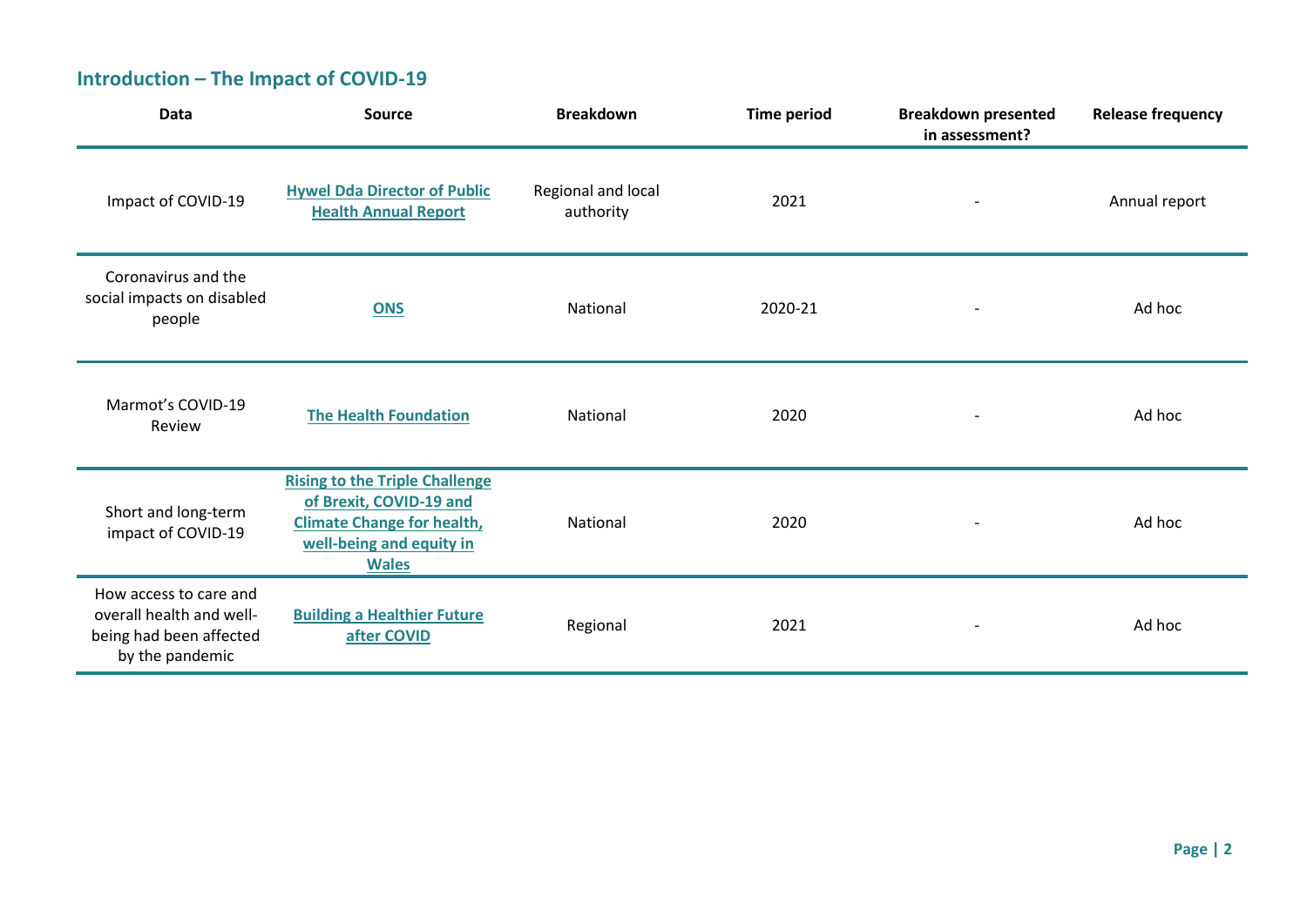#### **Carmarthenshire Context**

| <b>Data</b>                                             | <b>Source</b>                                                                                     | <b>Breakdown</b>                        | <b>Time period</b> | <b>Breakdown presented</b><br>in assessment? | <b>Release frequency</b> |
|---------------------------------------------------------|---------------------------------------------------------------------------------------------------|-----------------------------------------|--------------------|----------------------------------------------|--------------------------|
| Mid-year population<br>estimates                        | <b>Office for National Statistics</b><br>(ONS)                                                    | <b>National and local</b><br>authority  | 2020, 2021         |                                              | Annual                   |
| Population projection                                   | <b>Stats Wales</b>                                                                                | National and local<br>authority         | 2028               |                                              | Annual                   |
| Migration                                               | <b>Stats Wales - Internal Migration</b><br><b>Stats Wales - International</b><br><b>Migration</b> | National and local<br>authority         | 2020               |                                              | Annual                   |
| Welsh speakers                                          | <b>Office for National Statistics</b><br><b>(ONS) (Census 2011)</b>                               | <b>National and local</b><br>authority  | 2011               |                                              | Every 10 years           |
| Ethnicity                                               | <b>Office for National Statistics</b><br>(ONS)<br><b>Census 2011</b>                              | <b>National and local</b><br>authority  | 2011               |                                              | Every 10 years           |
| <b>EU Settlement Scheme</b>                             | <b>UK Government</b>                                                                              | National and local<br>authority         | <b>June 2021</b>   |                                              | Quarterly                |
| Living in Poverty                                       | <b>CACI Paycheck</b>                                                                              | <b>National and local</b><br>authority  | 2020               |                                              | Annual purchased data    |
| Material deprivation                                    | <b>Stats Wales</b>                                                                                | <b>National and local</b><br>authority  | 2019               |                                              | Ad hoc                   |
| Welsh Index of<br><b>Multiple Deprivation</b><br>(WIMD) | <b>Welsh Government</b>                                                                           | National and local<br>authority         | 2019               | Figure 3<br>Table 1                          | Every 5 years            |
| Population in Life<br><b>Stages</b>                     | <b>Office for National Statistics</b><br>(ONS)                                                    | National and local<br>authority         | 2020               | Figure 4<br>Table 2                          | Annual                   |
| <b>National Well-being</b><br>Indicators                | <b>Welsh Government</b>                                                                           | National and some at<br>local authority | 2021               |                                              | Annual                   |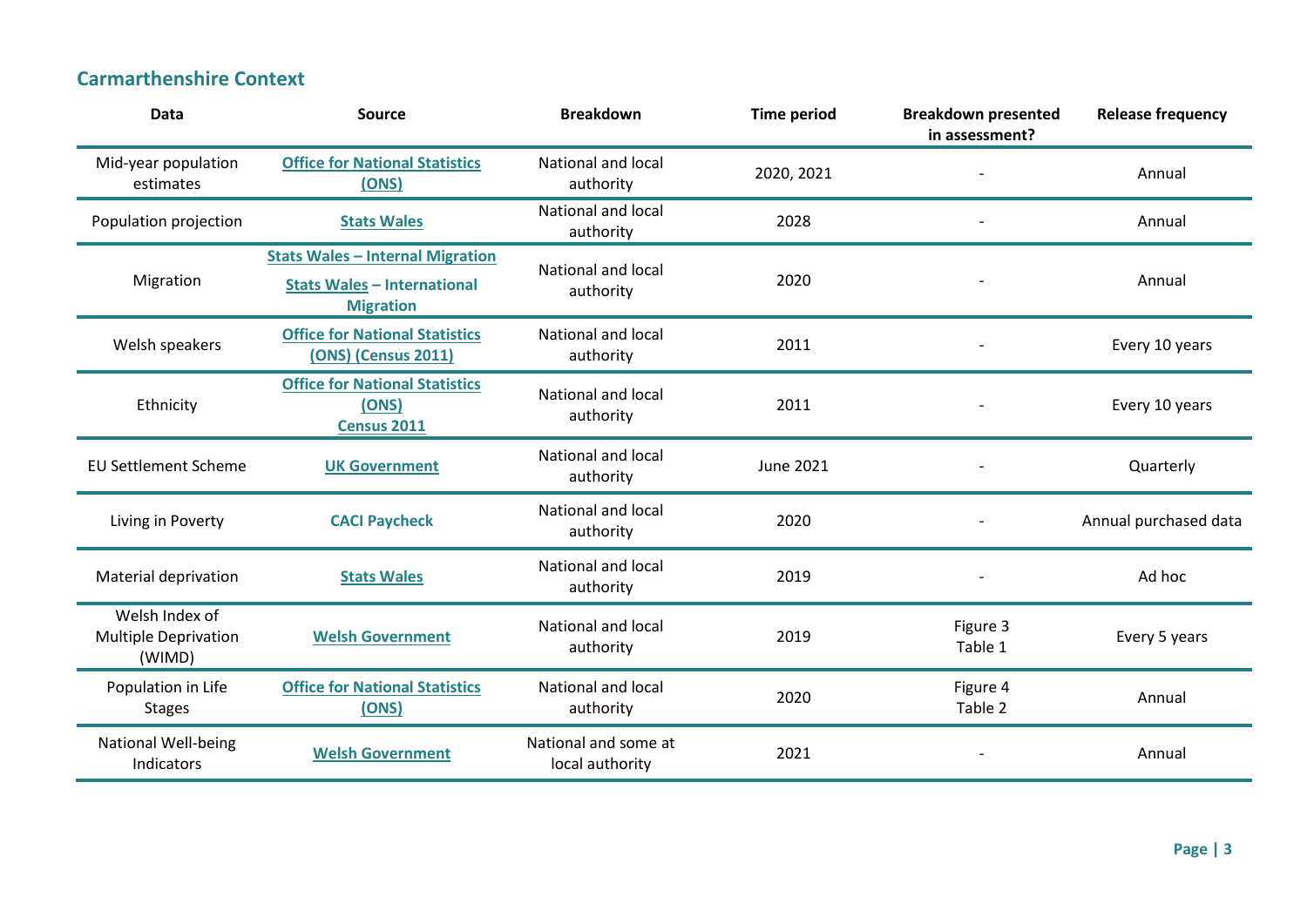# **New Beginnings**

| Data                                                   | <b>Source</b>                                                      | <b>Breakdown</b>             | <b>Time period</b> | <b>Breakdown presented</b><br>in assessment? | <b>Release frequency</b> |
|--------------------------------------------------------|--------------------------------------------------------------------|------------------------------|--------------------|----------------------------------------------|--------------------------|
| Low Birth Weight                                       | <b>Stats Wales</b>                                                 | National and local authority | 2015-2020          | Figure 5                                     | Annual                   |
| Immunisation rates for<br>children aged 4 and<br>under | <b>Public Health Wales</b>                                         | National and local authority | 2015-2019          | Figure 6                                     | Annual                   |
| <b>Breastfeeding</b>                                   | <b>Stats Wales</b>                                                 | National and local authority | 2004-2017          |                                              | Annual                   |
| Flying Start attendance                                | <b>Carmarthenshire County</b><br><b>Council</b>                    | Local Authority              | 2019-20            |                                              | Termly                   |
| Welsh Language and<br>Culture                          | <b>Wales Centre for Public</b><br><b>Policy - Culture Briefing</b> | National                     | 2021               |                                              | Ad hoc                   |
| <b>Childcare Sufficiency</b><br>Assessment             | <b>Carmarthenshire Family</b><br><b>Information Service</b>        | Carmarthenshire              | 2017-2022          | Table 3                                      | Every 5 years            |
| Life expectancy                                        | <b>Public Health Wales</b>                                         | National and local authority | 2017-2019          |                                              | Ad hoc                   |
| Gap in life expectancy                                 | <b>Public Health Wales</b>                                         | National and local authority | 2015-2017          |                                              | Ad hoc                   |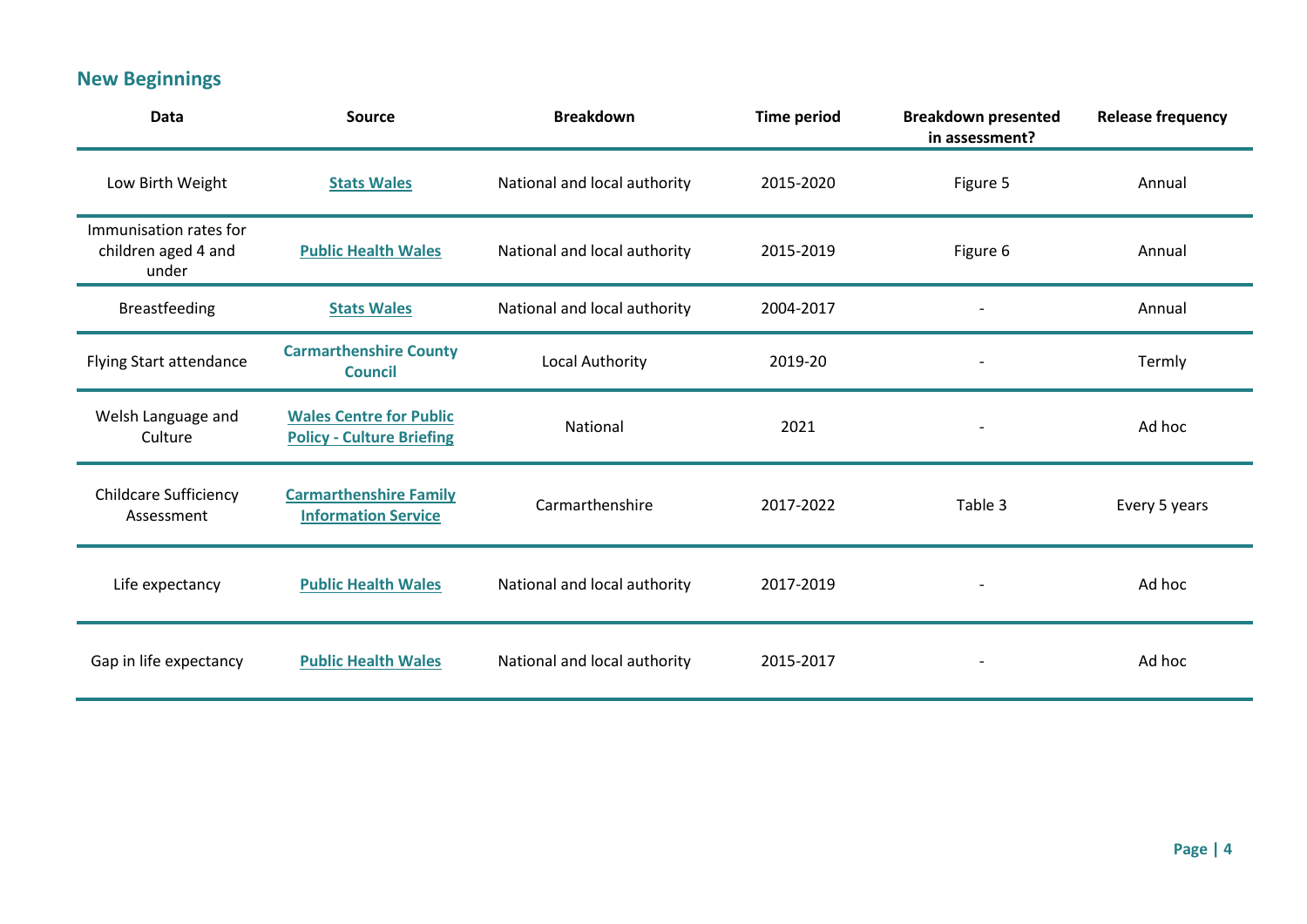#### **Childhood**

| <b>Source</b>                                                      | <b>Breakdown</b>                       | <b>Time period</b> | in assessment? | <b>Release frequency</b>   |
|--------------------------------------------------------------------|----------------------------------------|--------------------|----------------|----------------------------|
| <b>Stats Wales</b>                                                 | National and local<br>authority        | 2021               |                | Annual                     |
| <b>Wales Centre for Public</b><br><b>Policy - Culture Briefing</b> | National                               | 2021               |                | Ad hoc                     |
| <b>Public Health Wales</b>                                         | <b>National and local</b><br>authority | 2016               |                | Ad hoc                     |
| <b>Stats Wales</b>                                                 | National and local<br>authority        | 2021               |                | Annual                     |
| <b>Carmarthenshire County</b><br><b>Council</b>                    | Local authority                        | 2021               |                | In-house data              |
| <b>End Child Poverty</b>                                           | National and local<br>authority wards  | 2014-2020          | Figure 7       | Ad hoc                     |
| <b>Stats Wales</b>                                                 | National and local<br>authority        | 2014-1018          | Figure 8       | Annual                     |
| <b>Future Trends: 2021  </b><br><b>GOV.WALES</b>                   | National and local<br>authority        | 2021 onwards       |                | Every 5 years              |
| <b>Carmarthenshire Family</b><br><b>Information Service</b>        | Carmarthenshire                        | 2017-2022          |                | Every 5 years              |
| <b>Carmarthenshire Family</b><br><b>Information Service</b>        | Carmarthenshire                        | 2016-2019          |                | Every 3 years              |
| <b>Public Health Wales</b>                                         | <b>National and local</b><br>authority | 2018/19            |                | Annual                     |
| <b>Sport Wales</b>                                                 | <b>National and local</b><br>authority | 2018               |                | Ad hoc                     |
| <b>Stats Wales</b>                                                 | National and local<br>authority        | 2019/20            |                | Annual                     |
|                                                                    |                                        |                    |                | <b>Breakdown presented</b> |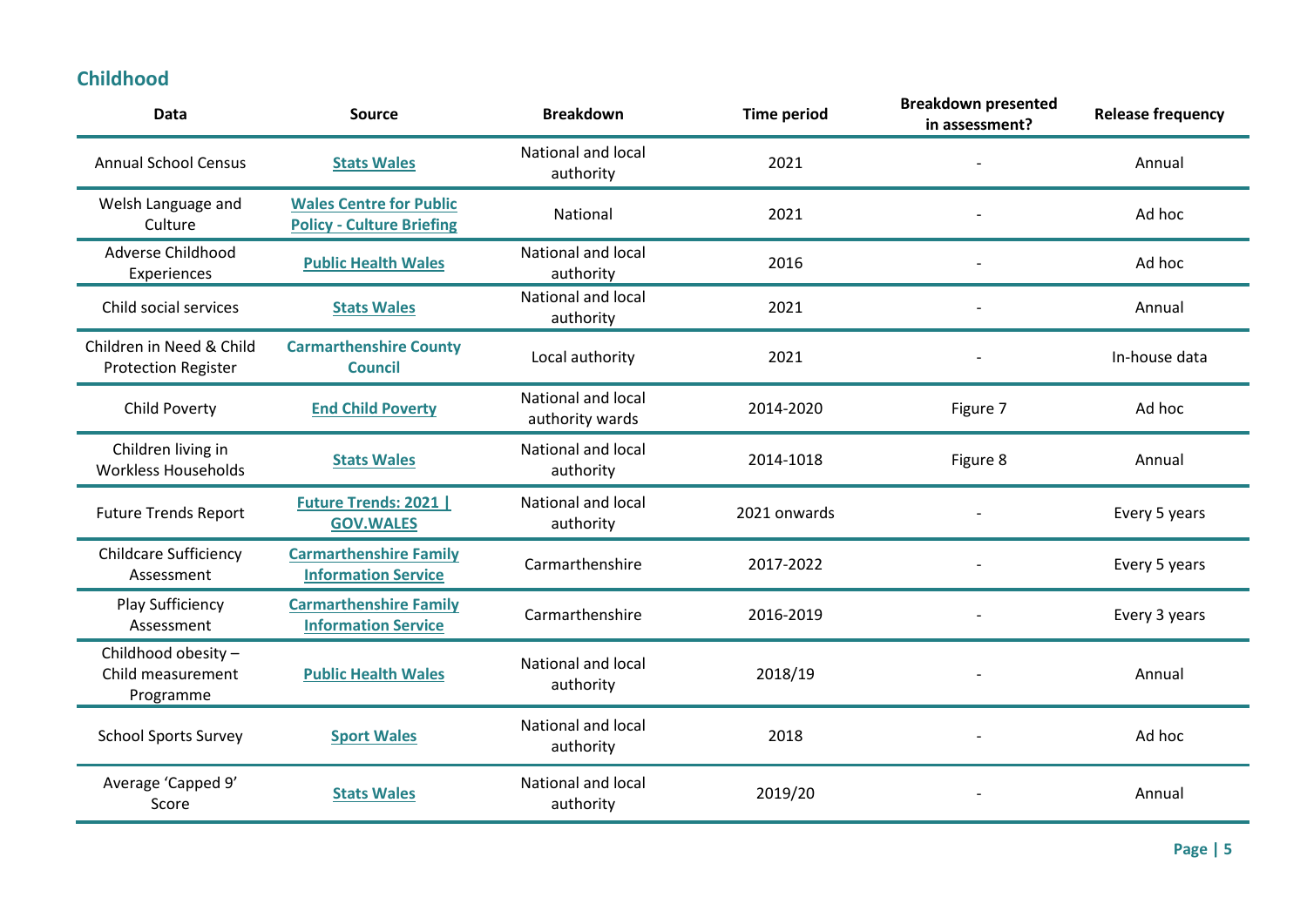## **Youth**

| <b>Data</b>                                                        | <b>Source</b>                                                                    | <b>Breakdown</b>                                  | <b>Time period</b> | <b>Breakdown presented</b><br>in assessment? | <b>Release frequency</b>                         |
|--------------------------------------------------------------------|----------------------------------------------------------------------------------|---------------------------------------------------|--------------------|----------------------------------------------|--------------------------------------------------|
|                                                                    | <b>Stats Wales</b>                                                               | National and local                                |                    |                                              | Annual                                           |
| Examinations                                                       | <b>Carmarthenshire County</b><br><b>Council</b>                                  | authority                                         | 2021               |                                              | In house data                                    |
| Home Schooled                                                      | <b>Stats Wales</b>                                                               | National and local<br>authority                   | 2020               |                                              | Annual                                           |
| Young people are in<br>education, employment<br>or training (NEET) | <b>Careers Wales</b>                                                             | <b>National and local</b><br>authority by request | 2020/21            |                                              | Annual                                           |
| <b>School Health Research</b><br>Network (SHRN)                    | <b>National Data - School</b><br><b>Health Research Network</b><br>(shrn.org.uk) | National and local<br>authority                   | 2021               |                                              | Ad hoc Data per<br>County / School by<br>request |
| Substance misuse<br>service                                        | <b>Area Planning Board</b>                                                       | Carmarthenshire                                   | 2020/21            |                                              | Ad hoc data<br>requested                         |
| Sex and Relationships                                              | <b>National Data - School</b><br><b>Health Research Network</b><br>(shrn.org.uk) | National and local<br>authority                   | 2017/18            |                                              | Ad hoc Data per<br>County / School by<br>request |
| Making connections                                                 | <b>Carmarthenshire Family</b><br><b>Information Service</b>                      | Carmarthenshire                                   | 2019               |                                              | Every 5 years                                    |
| Loneliness and Isolation                                           | <b>Wales Centre for Public</b><br><b>Policy</b>                                  | National                                          | 2021               |                                              | Ad hoc                                           |
| Young carers                                                       | <b>Office for National</b><br><b>Statistics (ONS) (Census</b><br>2011)           | National and local<br>authority                   | 2011               |                                              | Every 10 years                                   |
| Young carers                                                       | <b>Carers Trust Crossroads</b><br>service                                        | Carmarthenshire                                   | 2019 - 2021        |                                              | Ad hoc data<br>requested                         |
| Migration                                                          | <b>Stats Wales</b>                                                               | National and local<br>authority                   | 2016-2020          | Table 4                                      | Annual                                           |
| <b>Mental Health</b>                                               | <b>Children's Commissioner</b>                                                   | National                                          | 2021               |                                              | Ad hoc                                           |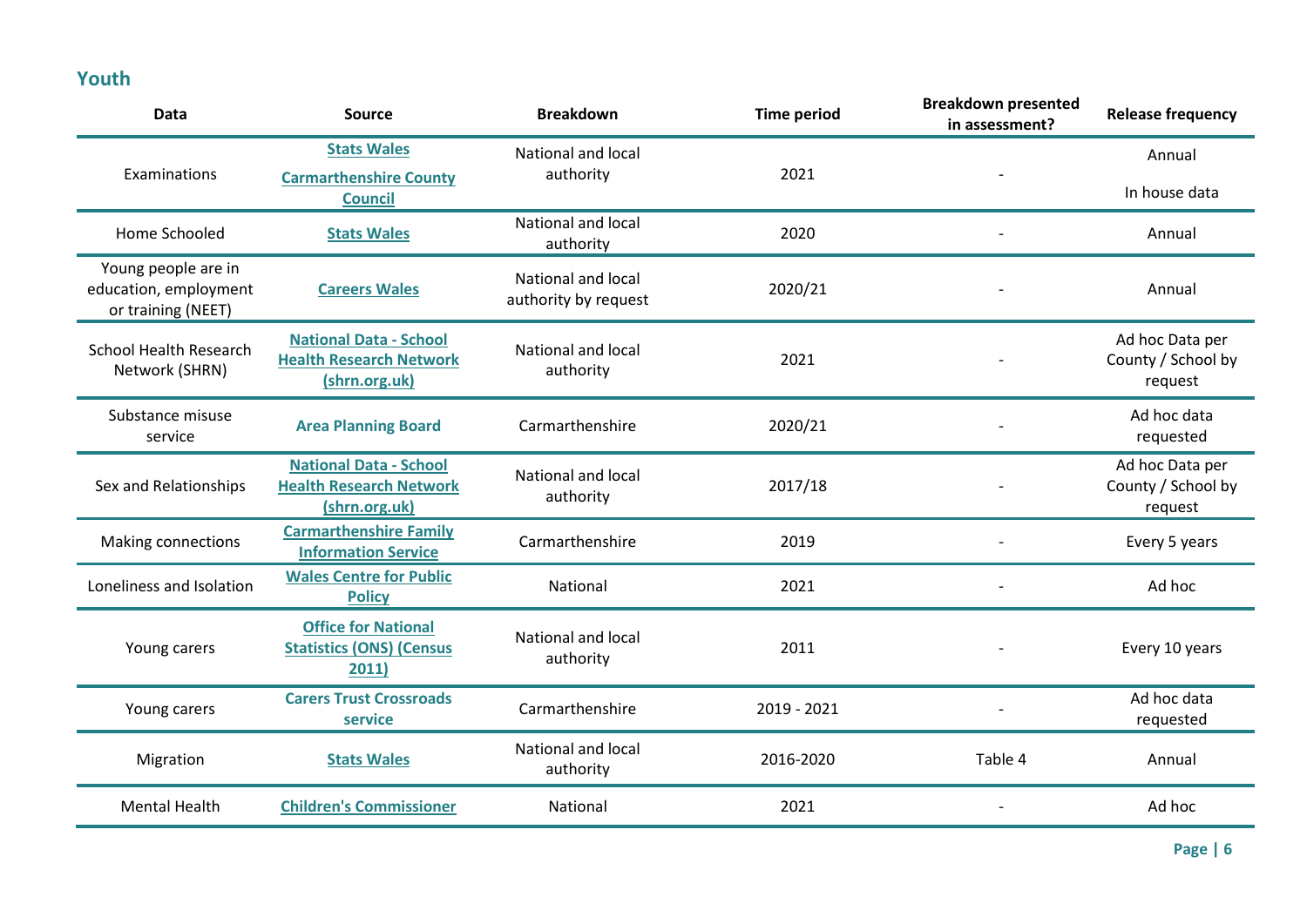#### **Adulthood**

|                                                                      |                                                                                                |                                        |                         | in assessment? | <b>Release frequency</b>   |
|----------------------------------------------------------------------|------------------------------------------------------------------------------------------------|----------------------------------------|-------------------------|----------------|----------------------------|
| Well-being data                                                      | <b>ONS</b>                                                                                     | National and local<br>authority        | 2019/20                 |                | Annual                     |
| <b>Brexit and Covid-19</b><br>Impact                                 | <b>WCPP Impacts of Covid-19</b><br>and Brexit on Well-being                                    | National                               | 2021                    |                | Ad hoc                     |
| Annual household<br>income                                           | <b>CACI Paycheck</b>                                                                           | National and local<br>authority        | 2020                    |                | Annual purchased<br>data   |
| Gross disposable<br>income                                           | <b>Stats Wales</b>                                                                             | National and local<br>authority wards  | 2018                    |                | Annual                     |
| Most deprived areas<br>Welsh Index of Multiple<br>Deprivation (WIMD) | <b>Welsh Government</b>                                                                        | National and local<br>authority wards  | 2019                    | Table 5        | Every 5 years              |
| Living in Poverty                                                    | <b>CACI Paycheck</b>                                                                           | National and local<br>authority        | 2020                    |                | Annual purchased<br>data   |
| Living in relative income<br>poverty                                 | <b>Welsh Government /</b><br><b>Department for Work and</b><br><b>Pensions</b>                 | National and local<br>authority        | 2017 - 2020             |                | Ad hoc                     |
| <b>Employment sectors</b>                                            | <b>Office for National Statistics</b>                                                          | National and local<br>authority        | <b>March 2021</b>       |                | Quarterly                  |
| <b>Business Register and</b><br><b>Employment Survey</b><br>(BRES)   | <b>Office for National Statistics</b>                                                          | National and local<br>authority        | 2019                    |                | Annually                   |
| <b>Annual Population</b><br>Survey                                   | <b>Stats Wales</b>                                                                             | <b>National and local</b><br>authority | 2020                    |                | Annually                   |
| <b>Employment Rates</b>                                              | <b>Stats Wales</b>                                                                             | <b>National and local</b><br>authority | March 2020 & March 2021 |                | Quarterly                  |
| <b>Employment Rates of</b><br>disabled and non-<br>disabled          | <b>Office for National Statistics</b>                                                          | National and local<br>authority        | 2020                    |                | Quarterly                  |
| Working age population<br>economically active                        | <b>Welsh Government</b><br><b>Office for National Statistics</b><br><b>Future Trends: 2021</b> | <b>National and local</b><br>authority | 2017 - 2020             |                | Quarterly<br>Every 5 years |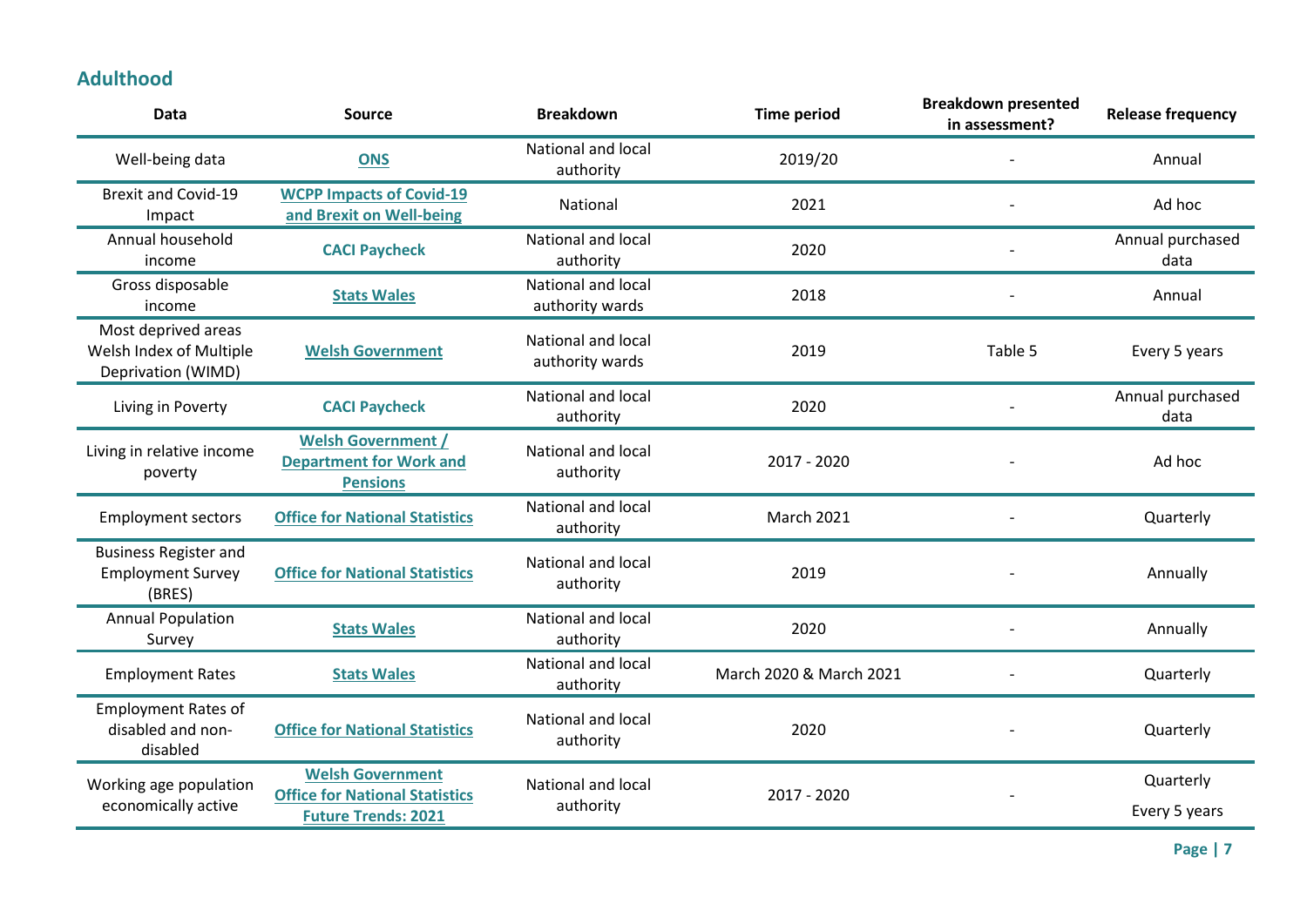#### **Adulthood continued**

| Data                                             | <b>Source</b>                                               | <b>Breakdown</b>                       | <b>Time period</b>   | <b>Breakdown presented</b><br>in assessment? | <b>Release frequency</b> |
|--------------------------------------------------|-------------------------------------------------------------|----------------------------------------|----------------------|----------------------------------------------|--------------------------|
| Jobs created                                     | <b>Welsh Government</b><br><b>Stats Wales</b>               | National and local                     | 2001 & 2018          |                                              | Quarterly                |
| Coronavirus Job<br>Retention                     | <b>Regional Learning &amp; Skills</b><br><b>Partnership</b> | authority                              | 2021                 |                                              | Ad hoc                   |
| <b>Brexit and Covid-19</b><br>Impact             | <b>WCPP Impacts of Covid-19</b><br>and Brexit on Well-being | National                               | 2021                 |                                              | Ad hoc                   |
| Claimant count                                   | <b>Stats Wales</b>                                          | National and local<br>authorities      | Sept 2020 & Aug 2021 |                                              | Monthly                  |
| Jobseekers' Allowance                            | <b>Nomis</b>                                                | <b>LSOA Level</b>                      | August 2021          |                                              | Monthly                  |
| Well-being in work                               | <b>Stats Wales</b>                                          | National and local<br>authority        | 2019/20              |                                              | Annually                 |
| Qualifications                                   | <b>Stats Wales</b>                                          | <b>National and local</b><br>authority | 2015 & 2020          |                                              | Annually                 |
| Lifestyle choices<br><b>Pharmaceutical Needs</b> | <b>Stats Wales</b>                                          | National and local<br>authority        | 2018/19 & 2019/20    |                                              | Annually                 |
| Assessment<br>(Smoking and Obesity)              | <b>NHS Wales</b>                                            | Hywel Dda Health Board<br>area         | 2021 - 2026          |                                              | Every 5 years            |
| Part of a community                              | <b>Stats Wales</b>                                          | <b>National and local</b><br>authority | 2020/21              |                                              | Annually                 |
| Hate Crime                                       | <b>Victim Support</b>                                       | National and local<br>authority wards  | 2020/2021            | Figure 10                                    | Ad hoc data<br>requested |
| <b>Crime Rates</b>                               | <b>Dyfed Powys Police</b>                                   | National and local<br>authority        | 2020/2021            | Table 6                                      | Ad hoc data<br>requested |
| Domestic abuse                                   | <b>Dyfed Powys Police</b>                                   | Carmarthenshire                        | 1/11/20-31/10/21     |                                              | Ad hoc data<br>requested |
| Feeling safe                                     | <b>Stats Wales</b>                                          | National and local<br>authority        | 2016/17 & 2018/19    |                                              | Every 3 years            |
| Fire incidents                                   | <b>Mid and West Wales Fire and</b><br><b>Rescue Service</b> | Local authority                        | 2016/17 - 2020/21    | Table 7                                      | Ad hoc data<br>requested |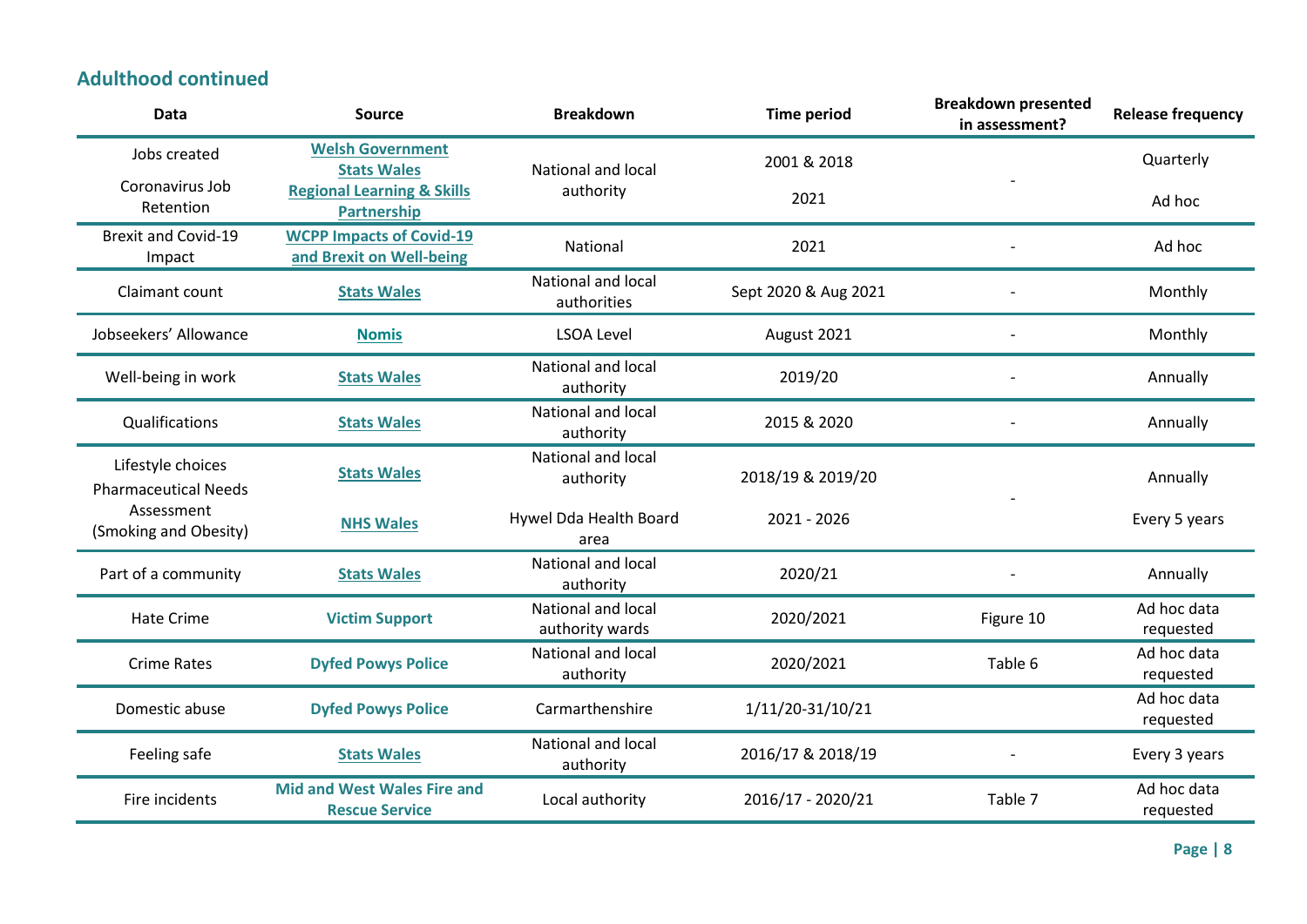#### **Adulthood continued**

| <b>Data</b>                                                 | <b>Source</b>                                                                                   | <b>Breakdown</b>                                | <b>Time period</b> | <b>Breakdown presented</b><br>in assessment? | <b>Release frequency</b>  |
|-------------------------------------------------------------|-------------------------------------------------------------------------------------------------|-------------------------------------------------|--------------------|----------------------------------------------|---------------------------|
| Road traffic accidents                                      | <b>Stats Wales</b>                                                                              | <b>National and local</b><br>authority          | 2020/21            |                                              | Annually                  |
| Average house price                                         | <b>HM Land Registry - GOV.UK</b>                                                                | National and down to<br>individual properties   | 2018 & 2021        |                                              | Monthly                   |
| Second Homes                                                | <b>Office of National Statistics</b>                                                            | National and local<br>authority electoral wards | August 2021        |                                              | Ad hoc                    |
| Homelessness                                                | <b>Stats Wales</b>                                                                              | National and local<br>authority                 | 2019/20            |                                              | Annually                  |
| <b>Cultural activities</b><br>Arts, museums and<br>heritage | <b>Wales Centre for Public Policy</b><br><b>Stats Wales</b><br><b>National Survey for Wales</b> | <b>National and local</b><br>authority          | 2019/20            |                                              | Ad hoc<br>Annually        |
|                                                             | <b>Stats Wales Census 2011</b>                                                                  |                                                 | 2011               |                                              | Every 10 years            |
| Welsh Language                                              | <b>National Survey for Wales</b><br><b>Future Trends: 2021</b>                                  | National and local<br>authority wards           | 2019/20            |                                              | Annually<br>Every 5 years |
|                                                             | <b>Wales Centre for Public Policy</b>                                                           |                                                 | 2021               |                                              | Ad hoc                    |
| <b>Mental Health</b><br>admissions                          | <b>Stats Wales</b>                                                                              | <b>Health Board</b>                             | 2019/20            |                                              | Annually                  |
| Mental Well-being scale                                     | <b>National Survey for Wales</b>                                                                | National and local<br>authority                 | 2016-7 & 2018/19   | Table 8<br>Figure 12                         | Ad hoc                    |
| Suicides                                                    | <b>Office for National Statistics</b>                                                           | National and local<br>authority                 | 2002 - 2019        | Figure 13                                    | Annually                  |
| Carers                                                      | 2011 Census                                                                                     | National and local<br>authority                 | 2011               |                                              | Every 10 years            |
| Carers - Local support<br>service                           | <b>Wales Centre for Public Policy</b>                                                           | National                                        | 2021               |                                              | Ad hoc                    |
| <b>Climate Change Risk</b>                                  | <b>The UK Climate Risk</b><br><b>Independent Assessment</b><br>(CCRA3) Summary for Wales        | National                                        | 2021               |                                              | Every 5 years             |
| <b>State of Natural</b><br><b>Resources Report</b>          | <b>Natural Resources Wales</b>                                                                  |                                                 | 2020               |                                              | Ad hoc                    |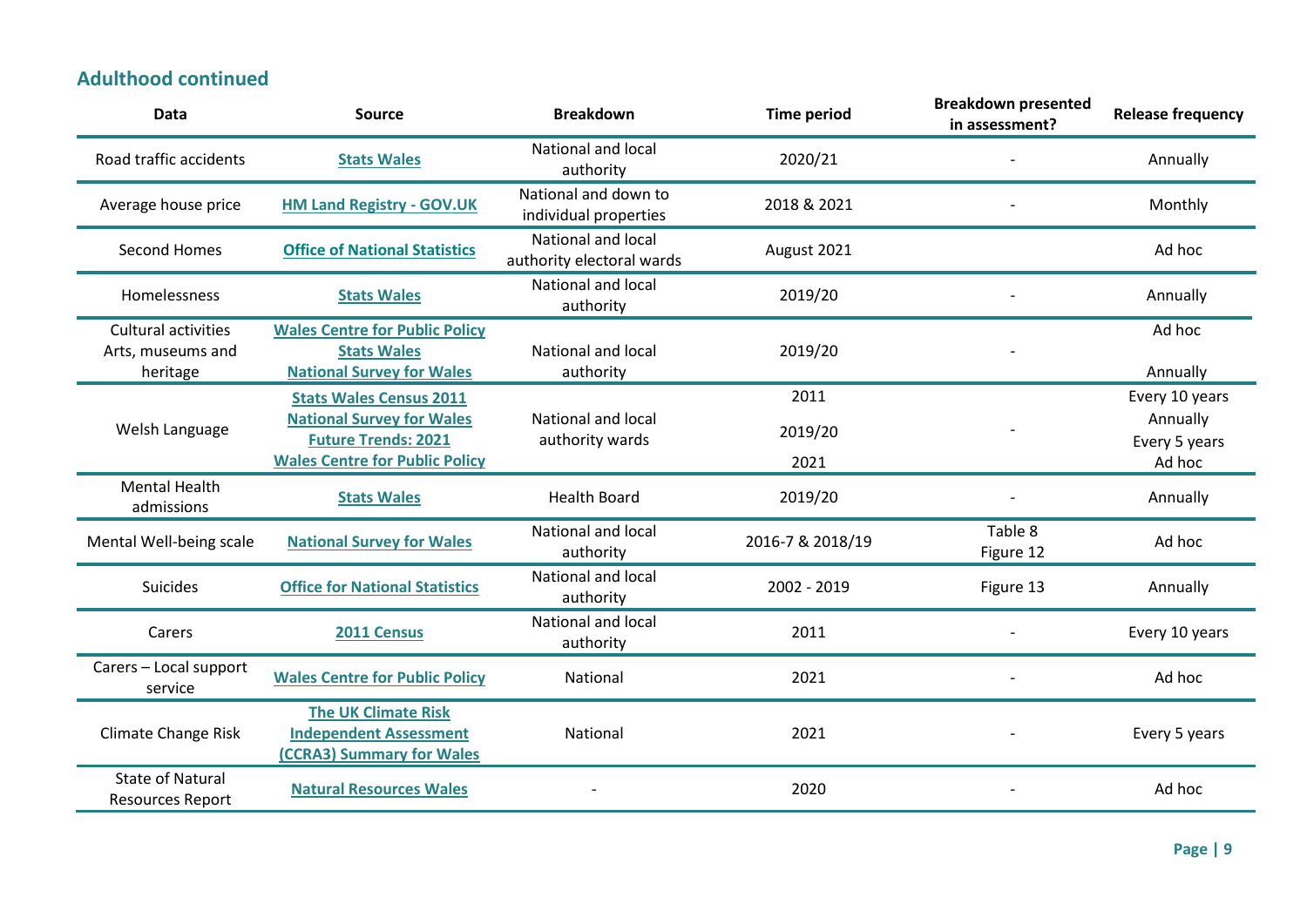#### **Adulthood continued**

| Data                                     | <b>Source</b>                                               | <b>Breakdown</b>                        | <b>Time period</b> | <b>Breakdown presented</b><br>in assessment? | <b>Release frequency</b> |
|------------------------------------------|-------------------------------------------------------------|-----------------------------------------|--------------------|----------------------------------------------|--------------------------|
| <b>Implications of Brexit</b>            | <b>Wales Centre for Public Policy</b>                       | National                                | 2021               | $\overline{a}$                               | Ad hoc                   |
| Wildfires                                | <b>Mid and West Wales Fire and</b><br><b>Rescue Service</b> | Local authority                         | 2016/17 - 2020/21  | Figures 15 & 16                              | Ad hoc data<br>requested |
| <b>Flooding</b>                          | <b>Stats Wales</b>                                          | National and local<br>authority         | 2019               |                                              | Annual                   |
| Waterways                                | <b>Natural Resources Wales</b>                              | $\qquad \qquad \blacksquare$            | 2020               | $\overline{\phantom{a}}$                     | Ad hoc                   |
| Waste                                    | <b>Stats Wales</b>                                          | National and local<br>authority         | 2020               | Figure 17                                    |                          |
| <b>Ecosystem Resilience</b>              | <b>Natural Resources Wales</b>                              | $\overline{\phantom{0}}$                | 2020               | $\blacksquare$                               | Ad hoc                   |
| Climate Change                           | <b>Natural Resources Wales</b>                              | $\qquad \qquad \blacksquare$            | 2020               | $\overline{\phantom{a}}$                     | Ad hoc                   |
| <b>National Well-being</b><br>Indicators | <b>Welsh Government</b>                                     | National and some at<br>local authority | 2021               | $\overline{\phantom{a}}$                     | Annual                   |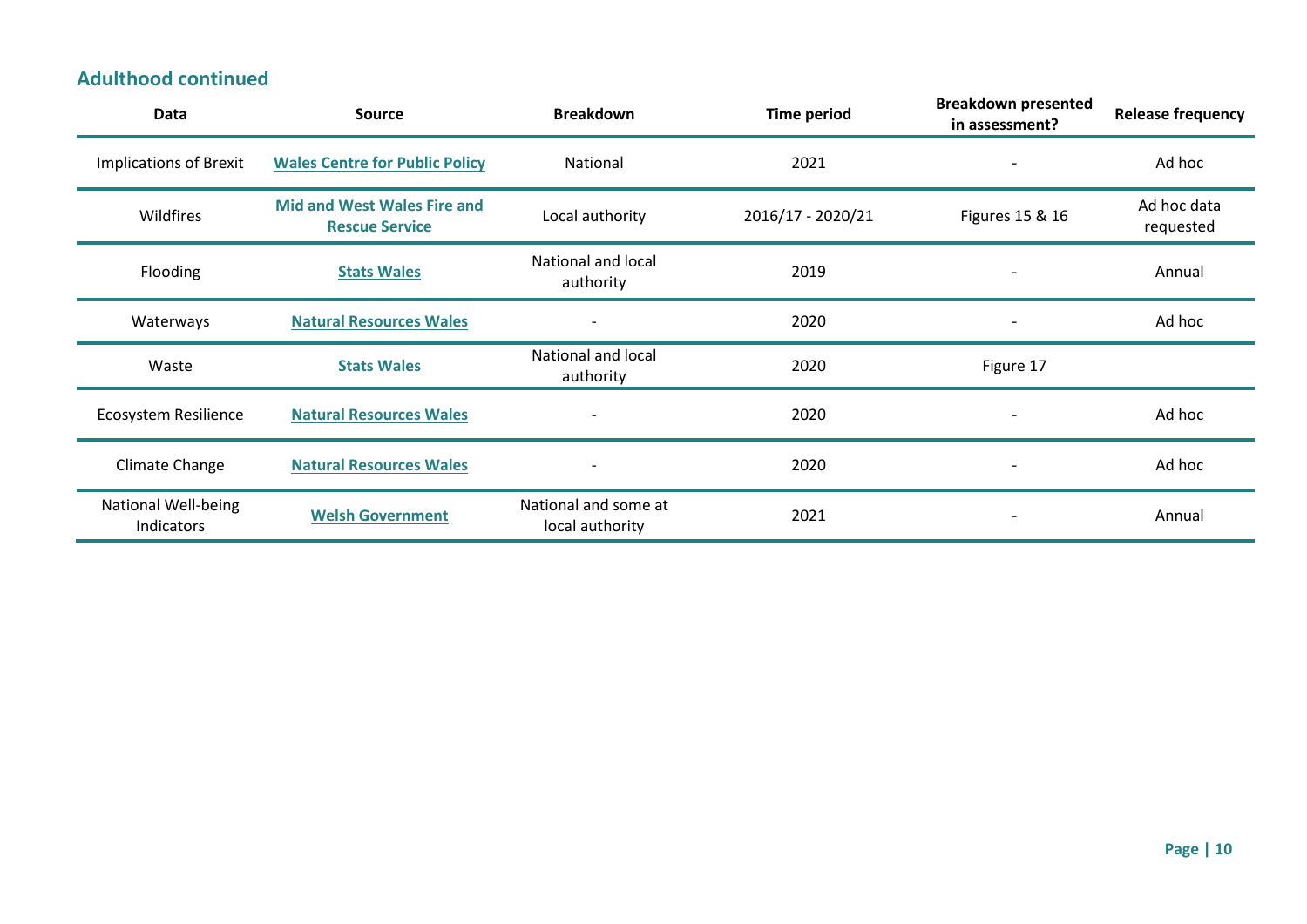# **Ageing Well**

| <b>Data</b>                    | <b>Source</b>                                                                      | <b>Breakdown</b>                                   | <b>Time period</b> | <b>Breakdown presented</b><br>in assessment? | <b>Release frequency</b> |
|--------------------------------|------------------------------------------------------------------------------------|----------------------------------------------------|--------------------|----------------------------------------------|--------------------------|
| Population projections         | <b>Stats Wales</b>                                                                 | National and local<br>authority                    | 2018 - 2043        | Table 9                                      | Annual                   |
| <b>Future Trends Report</b>    | <b>Welsh Government</b>                                                            | National and local<br>authority                    | 2021 onwards       |                                              | Every 5 years            |
| Census 2011                    | <b>Office for National Statistics</b>                                              | <b>National and local</b><br>authority             | 2011               |                                              | Every 10 years           |
| Life expectancy                | <b>Public Health Wales</b>                                                         | National and local<br>authority                    | 2017-2019          |                                              | Ad hoc                   |
| Deaths and causes              | <b>Office for National Statistics</b>                                              | <b>National and Local</b><br>Authority             | 2015-2019          | Figure 18                                    | Annual                   |
| Older Adults in good<br>health | <b>Stats Wales</b>                                                                 | <b>National and Local</b><br>Authority             | 2019-20            |                                              | Annual                   |
| Transport                      | 2011 Census                                                                        | <b>National and Local</b><br>Authority             | 2011               |                                              | Every 10 years           |
| Housing stock suitability      | <b>Stats Wales</b>                                                                 | <b>National and Local</b><br>Authority             | 2014-15            |                                              | Ad hoc                   |
| Loneliness                     | <b>Stats Wales</b>                                                                 | National and local<br>authority                    | 2019/20            |                                              | Bi-annual                |
| Loneliness and Isolation       | <b>Wales Centre for Public</b><br><b>Policy</b>                                    | National                                           | 2021               |                                              | Ad hoc                   |
| Volunteers                     | <b>Stats Wales</b>                                                                 | National and local<br>authority                    | 2020-21            |                                              | Annual                   |
| Employment rate by age         | <b>Stats Wales</b>                                                                 | National and local<br>authority                    | 2017 - 2021        | Figure 19                                    | Annual                   |
| Dementia Summary               | <b>West Wales Care</b><br><b>Partnership Population</b><br><b>Needs Assessment</b> | <b>Hywel Dda University</b><br><b>Health Board</b> | 2021               |                                              | Every 5 years            |